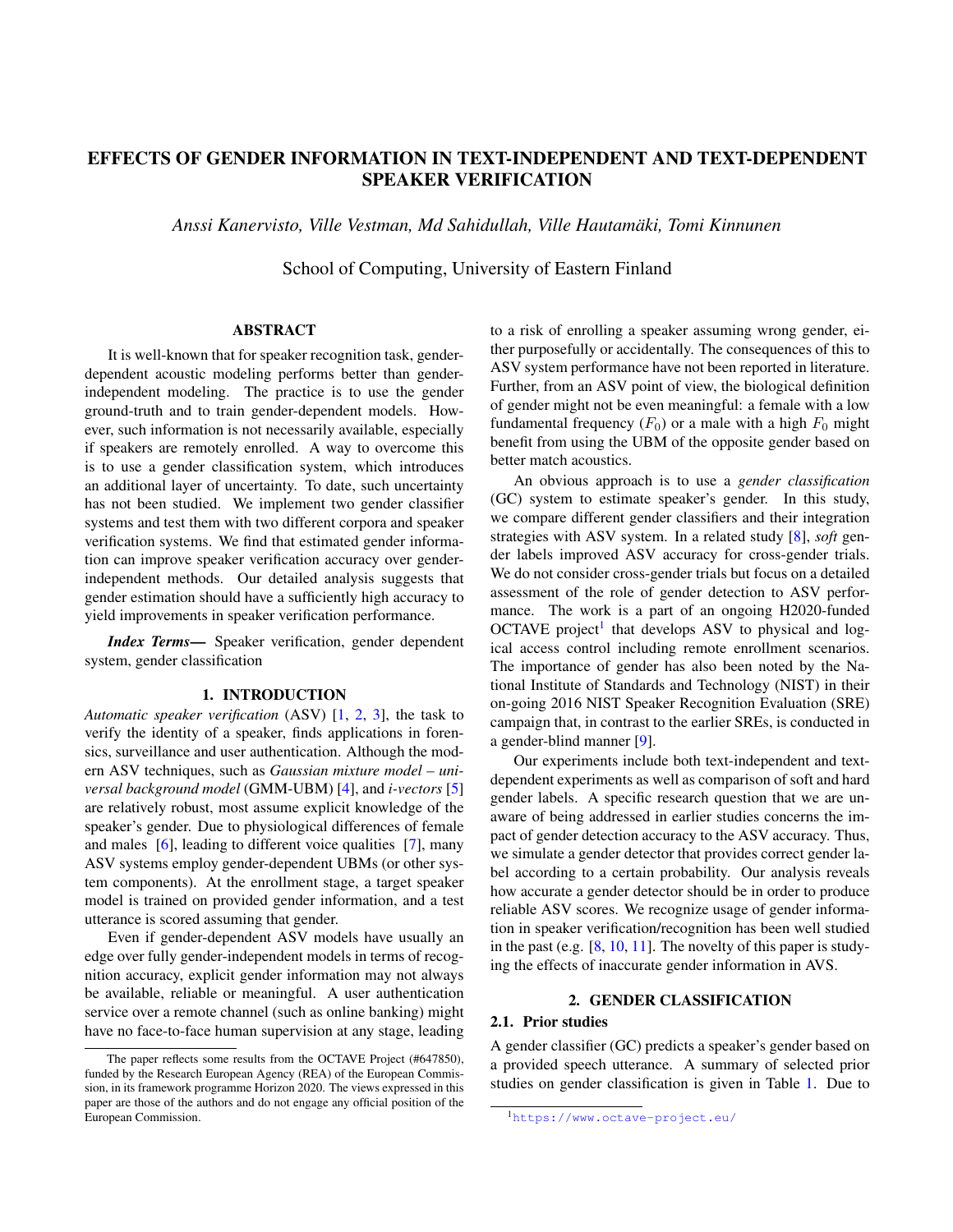| Reference          | Corpus                             | $\mathbf{v}$ $\mathbf{r}$<br><b>Number of Speakers</b> | <b>Environment</b>                                      | <b>Method</b>                                                                      | Accuracy $(\%)$                            |
|--------------------|------------------------------------|--------------------------------------------------------|---------------------------------------------------------|------------------------------------------------------------------------------------|--------------------------------------------|
| $\lceil 12 \rceil$ | In-house                           | N.A.                                                   | Radio recording,<br>telephone, outdoor.                 | Long-term analysis<br>Mel frequency<br>spectral coefficients (MFSC)<br>with ANN.   | 91.0                                       |
| $\lceil 13 \rceil$ | <b>SRMC</b>                        | 303                                                    | Recorded with PDA                                       | MFCC and pitch with GMM                                                            | 96.7 to 99.7                               |
| $[14]$             | Mix of four corpora                | 460                                                    | Clean and noisy                                         | RASTA-PLP with GMM                                                                 | 98.0 (clean) and 95.0<br>(Noisy-SNR 0 dB). |
| $\lceil 15 \rceil$ | aGender                            | 772                                                    | Short utterances                                        | Fusion of multiple systems<br>based on MFCC, pitch and<br>others with GMM and SVM. | 88.4                                       |
| $\lceil 16 \rceil$ | TIMIT and NUST603 <sub>-2014</sub> | 630 and N.A.                                           | Microphone,<br>Microphone+telephone<br>+mobile channels | <i>i</i> -vector with PLDA                                                         | 99.4 to 99.9                               |
| [17]               | <b>TIMIT</b> and Arabic Database   | 630 and 71                                             | Microphone                                              | Modified voice contour<br>with SVM                                                 | 98.3 (TIMIT)<br>$100.0$ (Arabic)           |
| $\lceil 18 \rceil$ | <b>HMIHY</b>                       | 1654                                                   | Telephone<br>conversation                               | $F_0$ and MFCC statistics<br>with four different classifiers                       | 95.2                                       |

<span id="page-1-0"></span>Table 1. *A summary of previous studies on gender classification.*

the use of different datasets, the accuracies cannot be directly compared, though they all indicate relatively high accuracy.

## 2.2. Gender classification systems for the current study

We have implemented three different gender classifiers. The two first ones use Gaussian mixture model (GMM) and i-vectors, respectively. Both use 39-dimensional Melfrequency cepstral coefficient (MFCC) features and discard non-speech parts with energy-based speech activity detector. In addition, combination of MFCCs and  $F_0$  features were tried. The GMM-based GC trains two separate GMMs to model male and female features, and a test utterance is classified using a log-likelihood ratio score. Each GMMs uses 128 Gaussians. The i-vector-based GC first trains a UBM (256 Gaussians) and a T-matrix (100 dimensions) using data from both genders. The extracted i-vectors are then processed with linear discriminant analysis (LDA) to project them into one dimension taken as the gender score [\[16\]](#page-4-15). Our last,  $\mathbf{F}_0$ -based GC system, uses average  $F_0$  of an utterance directly as the gender detection score.

In many prior studies gender detection was treated as an identification task, but we treat it as a detection (2-class) task, by designating arbitrarily either male or female to represent the positive or negative class; this has no effect to our selected evaluation metric, equal error rate (EER).

## 3. GENDER CLASSIFICATION AND ASV

The direct way to use gender classifier output in ASV system is to take a hard decision from the classifier as the selector of male of female UBM and T-matrix. The other way is to use the soft decision to weight the ASV [\[10\]](#page-4-9). In the textdependent case, the equal error rate among female speakers decreased (4.41% to 2.73%) but for male speakers it increased (1.79% to 1.95%) compared to using oracle hard gender labels [\[10\]](#page-4-9).

The system in [\[10\]](#page-4-9) combined the speaker recognition normalized scores  $S_m$  and  $S_f$  by using the posterior probabilities



Fig. 1. *Automatic speaker verification system with gender classification (GC). GC is used to determine which UBM model (male or female) should be used for enrolling and testing speaker utterance. This can be done strictly by selecting correct UBM according to estimated gender or by combining scores obtained from both models.*

 $\pi(m|X_e)$ ,  $\pi(m|X_t)$ ,  $\pi(f|X_e)$  and  $\pi(f|X_t)$ , where  $X_e$  are the enrollment features,  $X_t$  are the test features,  $\pi(\cdot)$  is function that returns probabilities of feature belonging to given gender and labels *m* and *f* indicate gender (male and female). These values were combined into final score using.

$$
S = \pi(f|X_e)\pi(f|X_t)S_f + \pi(m|X_e)\pi(m|X_t)S_m
$$

Experiments in this paper will use the same method, except the scores  $S_m$  and  $S_f$  are not pre-normalized.

## 4. EXPERIMENTAL SETUP

#### 4.1. Setup for gender classification experiment

Gender classification experiments are conducted on recently released RSR2015 corpus [\[19\]](#page-4-18) and telephone condition (CC5) of NIST SRE 2010 (SRE10). For the experiments on RSR2015, we used the background set for training the gender models. Two different trial lists were created from the development and evaluation sets. The summary of the corpora for GC experiments are shown in Table [2.](#page-2-0)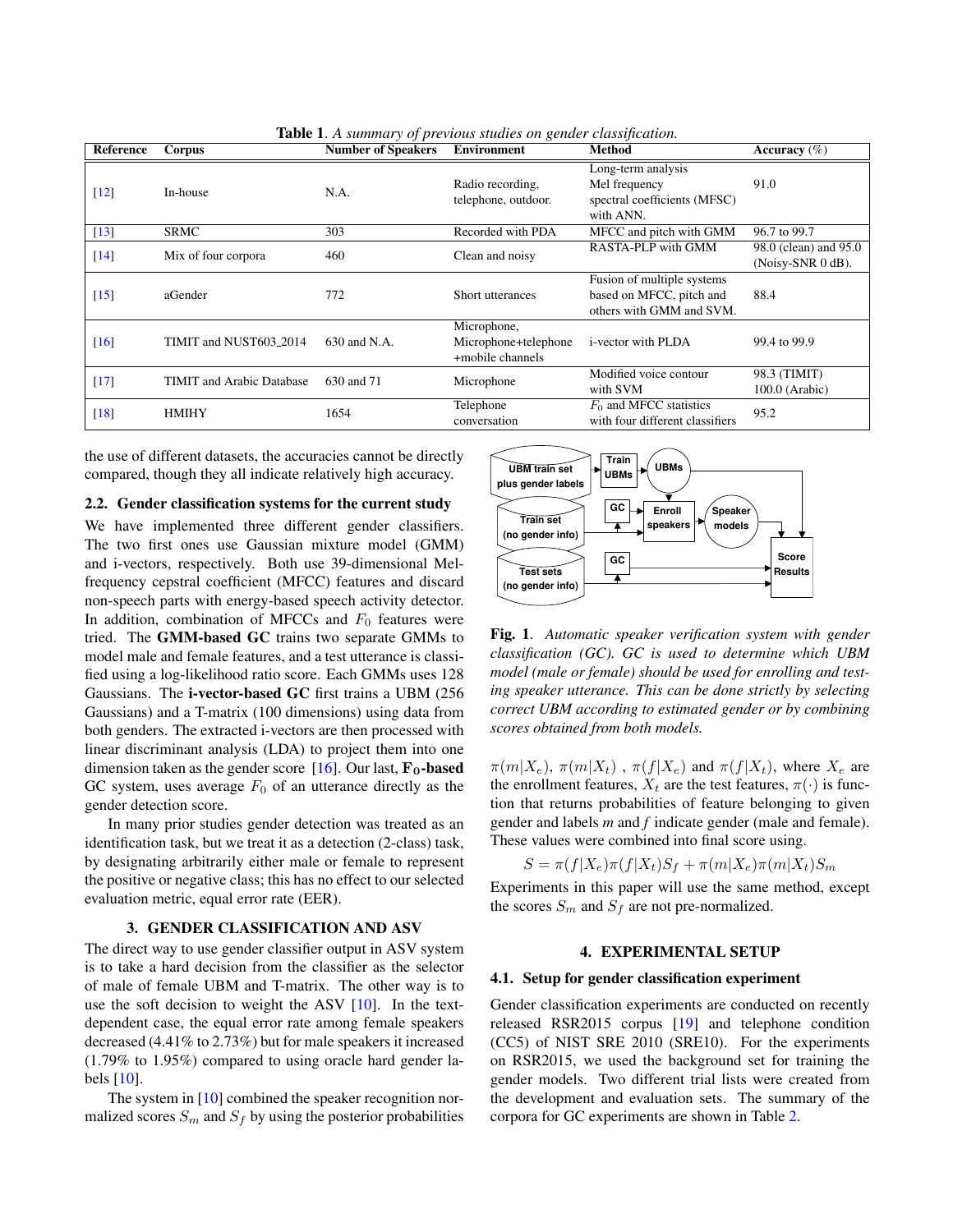<span id="page-2-0"></span>Table 2. *Database description for gender classifier experiments on RSR2015 and NIST SRE 2010.*

| Database             | Section | Male segments | Female segments |
|----------------------|---------|---------------|-----------------|
|                      | Train   | 1011          | 1108            |
| <b>RSR2015</b>       | Dev     | 9099          | 9972            |
|                      | Eval    | 9059          | 22220           |
| <b>NIST SRE 2010</b> | Train   | 3420          | 2653            |
|                      | Test    | 2486          | 1759            |

<span id="page-2-1"></span>Table 3. *Database description for automatic speaker verification experiments on RSR2015.*

| Task         | Description       | Development |        | Evaluation |        |
|--------------|-------------------|-------------|--------|------------|--------|
|              |                   | Male        | Female | Male       | Female |
|              | Target models     | 1492        | 1405   | 1708       | 1470   |
| a            | Target trials     | 8931        | 8419   | 10244      | 8810   |
|              | Non-Target trials | 437631      | 387230 | 573664     | 422880 |
|              | Target models     | 50          | 47     | 57         | 49     |
| b            | Target trials     | 4443        | 4205   | 5116       | 4404   |
|              | Non-Target trials | 217718      | 193431 | 286496     | 211392 |
| $\mathbf{C}$ | Target models     | 50          | 47     | 57         | 49     |
|              | Target trials     | 4488        | 4214   | 5128       | 4406   |
|              | Non-Target trials | 219913      | 193799 | 287168     | 211488 |

#### 4.2. Setup for automatic speaker verification experiment

For conducting the ASV experiments, we use the same corpora as in the GC experiments. The RSR2015 is used to perform ASV experiments in three different text-dependent and text-independent tasks. These three different protocols range from a pass-phrase situation to a text-independent situation. In protocol (a), system is trained and tested with fixed pass-phrases (one pass-phrase per speaker). In (b), speaker is prompted with one of the possible pass-phrases (multiple pass-phrases per speaker), and in (c), enrollment and test pass-phrases are different (i.e. text-independent). The summary of the database for three different tasks are shown in Table [3.](#page-2-1) For the experiments with RSR2015, we use the MFCC features with GMM-UBM system similar to [\[20\]](#page-4-19).

As for the SRE10, we conduct the experiments using the same i-vector-PLDA system as used in [\[20\]](#page-4-19), but with blockbased MFCC features [\[21\]](#page-4-20).

## 5. RESULTS

#### 5.1. Performance of stand-alone gender classifier system

We compare the performances of GC systems in terms of equal error rates (EERs), calculated using the BOSARIS toolkit [\[22\]](#page-4-21). The results are shown in Table [4](#page-2-2) for RSR2015. MFCCs with GMM gives the best performance on both development and evaluation set. Augmenting  $log F_0$  with the MFCC does not help in improving gender classification performance.  $F_0$  thresholding method produces reasonable EERs though is clearly behind our MFCC-based methods, as one may expect.

Similarly, we report the gender detection performance on SRE2010 in Table [5.](#page-2-3) We also ran experiments with 512 Gaussians and i-vector dimension of 400, lowering the EER of

Table 4. *Gender classification performance with RSR2015 set in terms of EER (%).*

<span id="page-2-2"></span>

| Front-end    | Backend          | Development | Evaluation |
|--------------|------------------|-------------|------------|
| <b>MFCC</b>  | <i>i</i> -vector | 1.36        | 1.81       |
| $MFCC + F0$  |                  | 1.97        | 0.93       |
| <b>MFCC</b>  | <b>GMM</b>       | 1.11        | 0.72       |
| $MFCC + F_0$ |                  | 3.34        | 1.58       |
| $F_{\Omega}$ |                  | 3.75        | 1 93       |
|              |                  |             |            |

Table 5. *Gender classification performance with SRE 2010 corpus in terms of EER (%).*

<span id="page-2-3"></span>

| System            | EER  |
|-------------------|------|
| $MFCC + i-vector$ | 4.29 |
| MFCC+GMM          | 5.93 |

GMM system to 3.68% while having little effect on i-vector system. However, no significant change was obtained with RSR2015 corpus by changing hyper-parameters.

## 5.2. ASV performance with gender classifier system

To study effects of gender information in automatic speaker verification, we use the gender information in four different ways. First, we used gender ground-truth provided in the corpus metadata. Second, we did not use any gender information at all and built only one gender-independent ASV system. Finally, in the other two cases, we have used *hard* and *soft* labels provided by the gender classifier. The ASV performance in four different conditions are reported in Tables [6](#page-3-0) and [7,](#page-3-1) correspondingly for RSR2015 and NIST SRE 2010. The numbers in bold face indicate lowest EERs excluding ground-truth 'labels'.

The results indicate that using gender labels improves performance for NIST SRE 2010 where the signals are of telephone channel quality. For RSR2015 corpus, the trained GC performs better but using gender information in ASV provides inconsistent improvements. Summary is found in Table [4.](#page-2-2)

## 5.3. Effects of GC accuracy in ASV

To study how much gender classification error can affect speaker verification accuracy, we conduct experiments for worst case scenario with completely wrong labels by the flipping the ground-truth information. The results are shown in Table [8.](#page-3-2) We observe  $\approx 50\%$  relative degradation in EER for both text-dependent and independent scenarios.

To further study the effects of GC accuracy on ASV performance, we performed experiments by assigning simulated gender detector labels to the speakers, as if they were predicted by a GC system. The experiments were conducted by varying the classification error probability of the simulated GC system. The probability of retaining the correct speaker's gender ranged from 0 (i.e., all labels wrong) to 1 (i.e., all labels correct). For each level of  $p$ (correct label), EERs were calculated 20 times by randomly picking speakers whose gender labels were flipped based on  $p$ (correct label), and the av-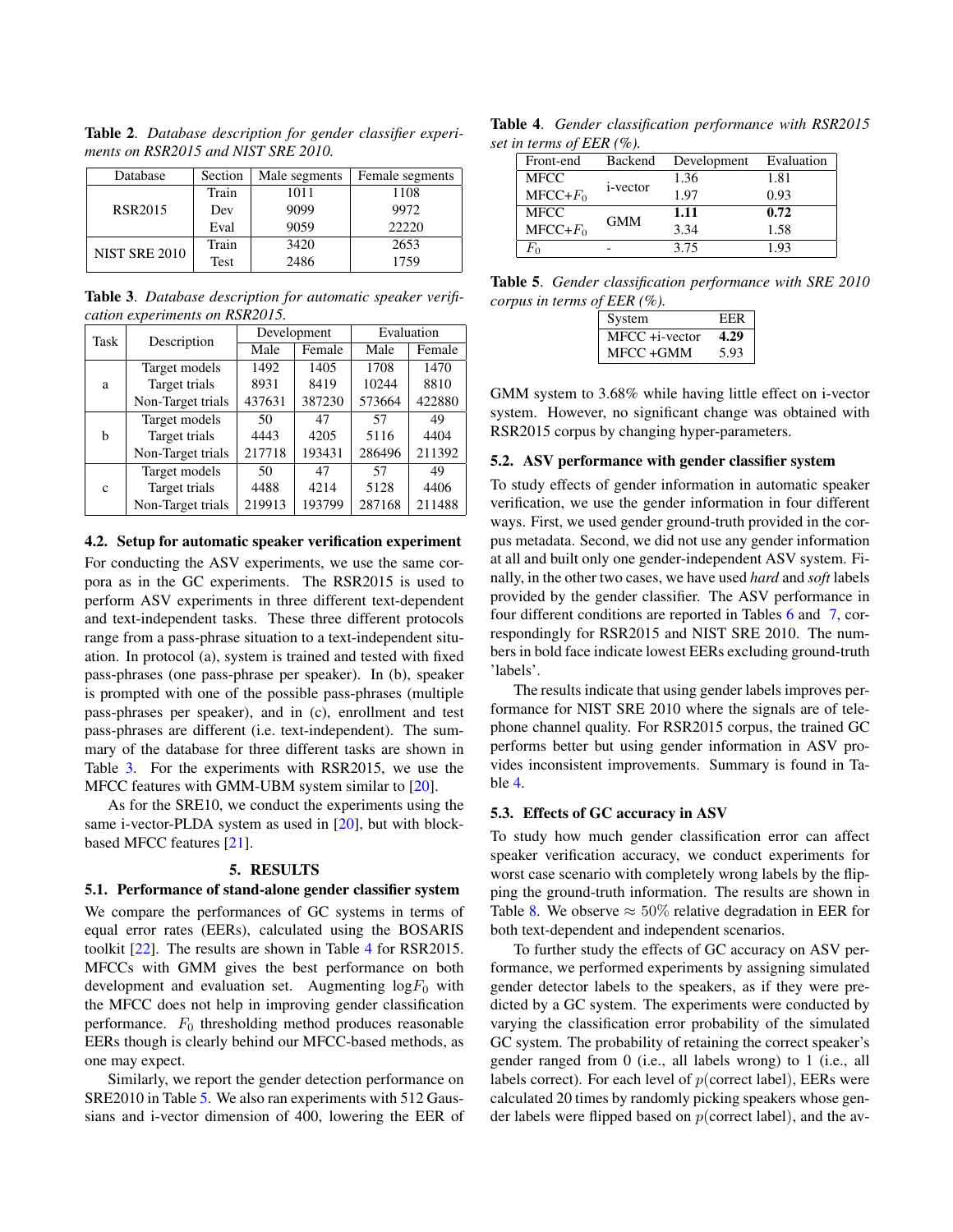

<span id="page-3-3"></span>Fig. 2. *Results of simulating gender classifier accuracy at different levels of correct classification plotted against equal errorrate from speaker verification. Error bars indicate standard error of multiple simulated EERs. Solid line represents male and dashed line represents female speakers.*

<span id="page-3-0"></span>Table 6. *Speaker verification results for different tasks on RSR2015 corpus. In each case, the result of the best system not utilizing existing gender labels is emphasized.*

| Protocol  | Gender | $EER(\%)$ |           |         |         |  |
|-----------|--------|-----------|-----------|---------|---------|--|
|           |        | Labels    | No labels | GC hard | GC soft |  |
|           | F      | 1.67      | 2.12      | 2.10    | 3.01    |  |
| a (eval)  | М      | 2.16      | 2.21      | 2.26    | 2.34    |  |
|           | All    | 1.92      | 2.17      | 2.18    | 2.68    |  |
|           | F      | 1.86      | 2.23      | 2.80    | 3.57    |  |
| a (dev)   | М      | 2.83      | 2.95      | 2.92    | 3.36    |  |
|           | All    | 2.35      | 2.59      | 2.86    | 3.47    |  |
|           | F      | 5.95      | 7.37      | 6.38    | 7.39    |  |
| b (eval)  | M      | 6.20      | 6.00      | 6.27    | 6.24    |  |
|           | All    | 6.08      | 6.69      | 6.32    | 6.81    |  |
|           | F      | 5.92      | 7.33      | 6.81    | 8.06    |  |
| $b$ (dev) | М      | 5.31      | 4.58      | 5.04    | 5.33    |  |
|           | All    | 5.62      | 5.96      | 5.93    | 6.70    |  |
|           | F      | 13.80     | 14.59     | 14.23   | 14.73   |  |
| c (eval)  | М      | 11.74     | 10.80     | 11.88   | 11.27   |  |
|           | All    | 12.77     | 12.70     | 13.06   | 13.00   |  |
|           | F      | 12.45     | 13.40     | 13.28   | 14.06   |  |
| $c$ (dev) | М      | 9.78      | 8.42      | 9.96    | 9.29    |  |
|           | All    | 11.11     | 10.91     | 11.62   | 11.68   |  |

erage EERs were computed. These experiments were performed on RSR2015 corpus with different ASV systems.

Figure [2](#page-3-3) shows that gender classifier accuracy in speaker verification affects both genders for all three tasks in a similar manner. The EER peaks around the middle of the GC accuracy range and decreases towards both ends  $p(\text{correct label}) = 0\%$  and  $p(\text{correct label}) = 100\%.$  A GC system producing gender decisions close to the chance level (50%) affects the ASV performance most, as one may expect. In this case, the ASV scores are not consistently normalized. But if *all labels are wrong* or *all labels are correct*, accuracy is reasonable.

Table 7. *Results in terms of EER (in %) for SRE10 telephone condition (CC5).*

<span id="page-3-1"></span>

|     |      | Gender   Labels No labels | GC hard | GC soft |
|-----|------|---------------------------|---------|---------|
|     | 3.10 | 4.49                      | 3.10    | 8.75    |
| М   | 1.98 | 3.68                      | 1.99    | 3.01    |
| All | 3.39 | 4.03                      | 3.45    | 7.10    |

<span id="page-3-2"></span>Table 8. *Results between using true speaker labels versus using completely wrong (flipped) genders during enrollment and trials.*

| .<br>Protocol      | Gender | $EER(\%)$ |                |  |
|--------------------|--------|-----------|----------------|--|
|                    |        | Labels    | Flipped labels |  |
|                    | F      | 1.67      | 3.81           |  |
| a (eval)           | М      | 2.16      | 3.64           |  |
|                    | All    | 1.92      | 3.73           |  |
|                    | F      | 5.95      | 14.07          |  |
| b (eval)           | М      | 6.20      | 10.43          |  |
|                    | All    | 6.08      | 12.25          |  |
|                    | F      | 13.80     | 20.49          |  |
| c (eval)           | М      | 11.74     | 15.44          |  |
|                    | All    | 12.77     | 17.97          |  |
|                    | F      | 3.10      | 17.20          |  |
| <b>SRE10 (CC5)</b> | М      | 1.98      | 18.12          |  |
|                    | All    | 3.39      | 19.49          |  |

### 6. CONCLUSION

We studied ASV performance jointly with a gender classifier. MFCC features with GMM back-end yielded the best results on clean data but i-vector back-end was useful for telephone speech. Further, GC system helps to improve ASV performance when gender information during enrollment and verification is unknown. Further experiments with simulated gender labels reveal the importance of making coherent gender decision, whether *all correct* or *all wrong*. The steep slope of our EER curves close at the endpoints suggests that ASV accuracy might be easily perturbed even by slight degradation in gender detection accuracy. Thus, improving gender detection accuracy in the ASV context involving automatic enrollment or otherwise unsupervised scenarios remains an important practical problem.